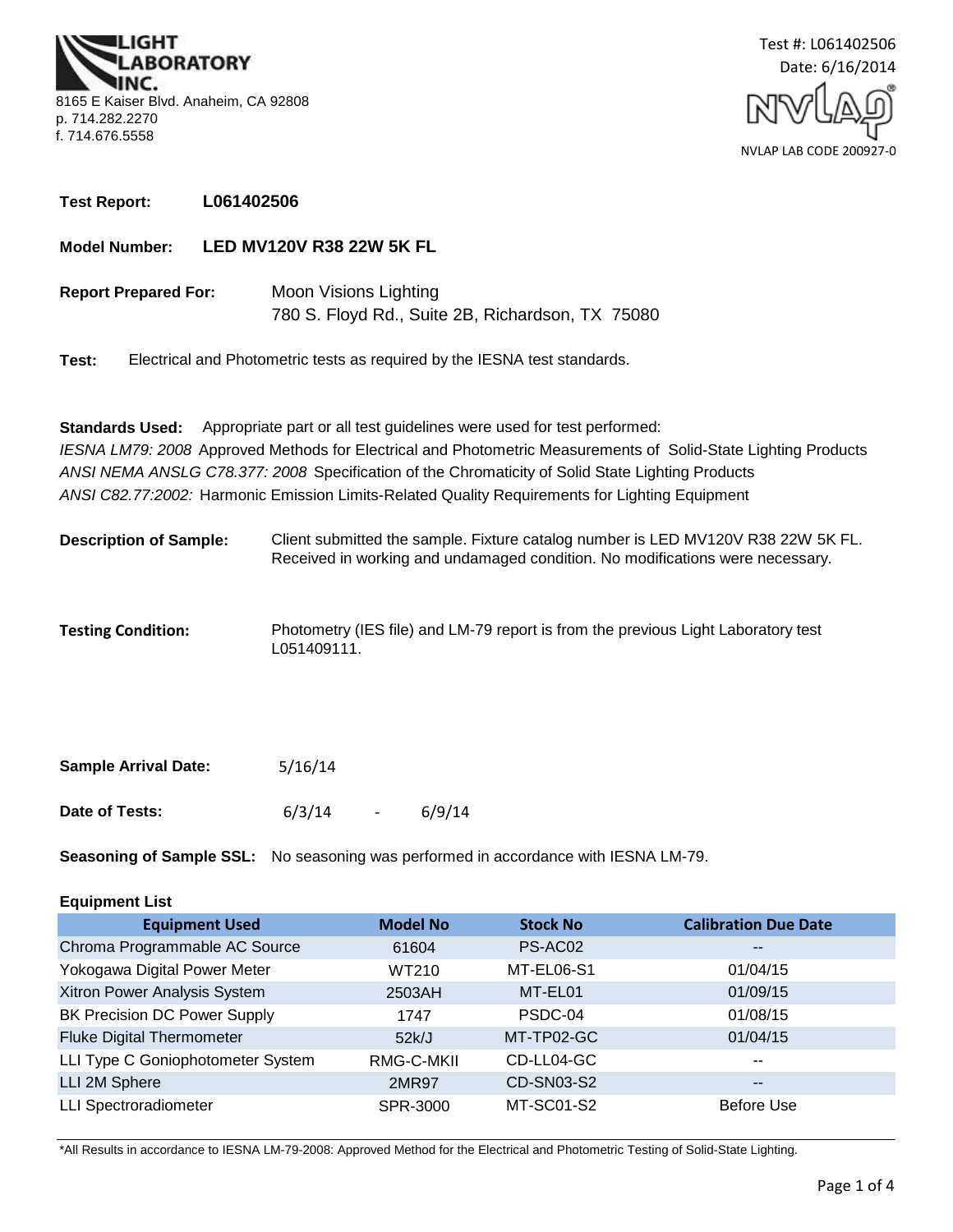**IGHT IBORATORY** NC. 8165 E Kaiser Blvd. Anaheim, CA 92808 p. 714.282.2270 f. 714.676.5558





| <b>LM-79 Test Summary</b>                |                          |
|------------------------------------------|--------------------------|
| <b>Manufacturer:</b>                     | Moon Visions Lighting    |
| <b>Model Number:</b>                     | LED MV120V R38 22W 5K FL |
| <b>LAMPCAT:</b>                          | N/A                      |
| <b>Driver Model Number:</b>              | N/A                      |
| <b>Total Lumens:</b>                     | 1897.58                  |
| Input Voltage (VAC/60Hz):                | 120.00                   |
| <b>Input Current (Amp):</b>              | 0.17                     |
| Input Power (W):                         | 19.33                    |
| <b>Input Power Factor:</b>               | 0.96                     |
| Total Harmonic Distortion @ 120V(%): 20% |                          |
| Total Harmonic Distortion @ 277V(%): N/A |                          |
| <b>Efficacy:</b>                         | 98                       |
| <b>Color Rendering Index (CRI):</b>      | 84                       |
| <b>Correlated Color Temperature (K):</b> | 5176                     |
| <b>Chromaticity Coordinate x:</b>        | 0.3406                   |
| <b>Chromaticity Coordinate y:</b>        | 0.3527                   |
| Ambient Temperature (°F):                | 77.0                     |
| <b>Stabilization Time (Hours):</b>       | 0:30                     |
| <b>Total Operating Time (Hours):</b>     | 1:10                     |
| Off State Power(W):                      | 0.00                     |



FIG.1 LUMINAIRE

\*All Results in accordance to IESNA LM-79-2008: Approved Method for the Electrical and Photometric Testing of Solid-State Lighting.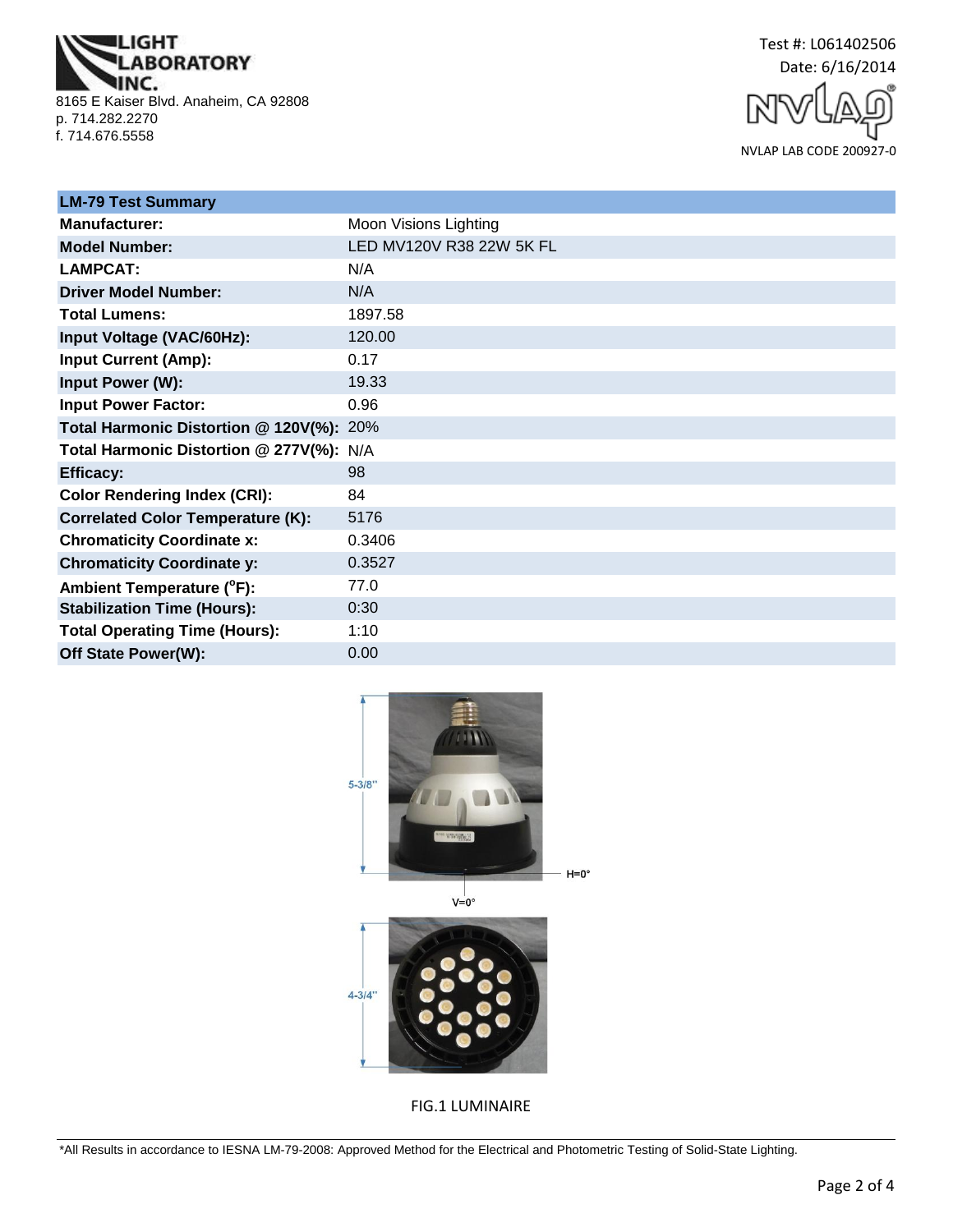**IGHT ABORATORY** NC. 8165 E Kaiser Blvd. Anaheim, CA 92808 p. 714.282.2270 f. 714.676.5558



NVLAP LAB CODE 200927-0



| JUV | v.vvv  | ℸ◡  | v.v <del>.</del> vv | しムい | 0.0200 | ししい |        | vvv | v.vvv  | , JU | ◡.◡◡∸  |
|-----|--------|-----|---------------------|-----|--------|-----|--------|-----|--------|------|--------|
| 390 | 0.0000 | 460 | 0.0275              | 530 | 0.0216 | 600 | 0.0245 | 670 | 0.0068 | 740  | 0.0008 |
| 400 | 0.0001 | 470 | 0.0159              | 540 | 0.0227 | 610 | 0.0227 | 680 | 0.0051 | 750  | 0.0006 |
| 410 | 0.0003 | 480 | 0.0115              | 550 | 0.0238 | 620 | 0.0202 | 690 | 0.0038 | 760  | 0.0004 |
| 420 | 0.0015 | 490 | 0.0136              | 560 | 0.0247 | 630 | 0.0173 | 700 | 0.0028 | 770  | 0.0003 |
| 430 | 0.0060 | 500 | 0.0172              | 570 | 0.0253 | 640 | 0.0142 | 710 | 0.0020 | 780  | 0.0003 |

#### **CRI & CCT**

| X               | 0.3406  |  |  |  |
|-----------------|---------|--|--|--|
| y               | 0.3527  |  |  |  |
| u'              | 0.2080  |  |  |  |
| ${\bf v}'$      | 0.4845  |  |  |  |
| <b>CRI</b>      | 83.50   |  |  |  |
| <b>CCT</b>      | 5176    |  |  |  |
| Duv             | 0.00240 |  |  |  |
| <b>R</b> Values |         |  |  |  |
| R1              | 81.65   |  |  |  |
| R <sub>2</sub>  | 89.48   |  |  |  |
| R <sub>3</sub>  | 94.12   |  |  |  |
| R4              | 82.76   |  |  |  |
| R5              | 82.47   |  |  |  |
| R6              | 84.76   |  |  |  |
| R7              | 86.58   |  |  |  |
| R <sub>8</sub>  | 66.56   |  |  |  |
| R9              | 6.40    |  |  |  |
| <b>R10</b>      | 74.87   |  |  |  |
| <b>R11</b>      | 82.21   |  |  |  |
| <b>R12</b>      | 63.87   |  |  |  |
| <b>R13</b>      | 83.86   |  |  |  |
| R14             | 96.83   |  |  |  |



\*All Results in accordance to IESNA LM-79-2008: Approved Method for the Electrical and Photometric Testing of Solid-State Lighting.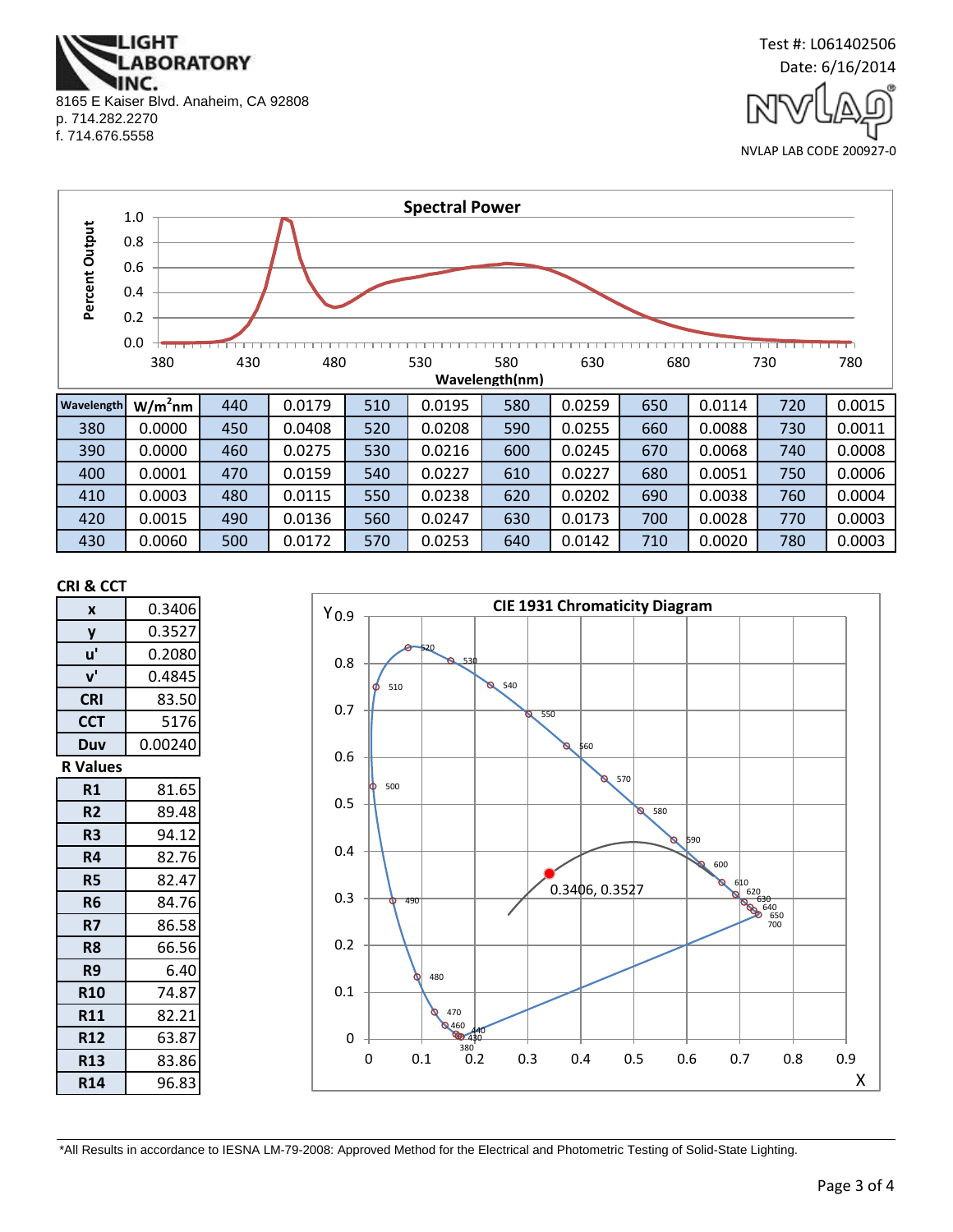



#### **Test Methods**

#### **Photometric Measurements - Goniophotometer**

A Custom Light Laboratory Type C Rotating Mirror Goniophotometer was used to measure candelas(intensity) at each angle of distribution as defined by IESNA for the appropriate fixture type.

Ambient temperature is set to 25°C and is measured from the center of the fixture, within 1ft from the outside of the fixture. Temperature is maintained at  $25^{\circ}$ C throughout the testing process and the sample is stabilized for at least 30mins and longer as necessary for the sample to achieve stabilization.

Electrical measurements are measured using the listed equipment.

#### **Spectral Measurements - Integrating Sphere**

A Sensing Spectroradiometer SPR-3000, in conjunction with Light Laboratory 2 meter integrating sphere was used to measure chromaticity coordinates, correlated color temperature(CCT) and the color rendering index(CRI) for each sample.

Ambient temperature is set to  $25^{\circ}$ C and is measured from the center of the fixture, within 1ft from the outside of the fixture. Temperature is maintained at  $25^{\circ}$ C throughout the testing process and the sample is stabilized for at least 30mins and longer as necessary for the sample to achieve stabilization.

Electrical measurements are measured using the listed equipment.

Disclaimers:

This report must not be used by the customer to claim product certification, approval or endorsement by NVLAP, NIST or any agency of Federal Government.

Report Prepared by :

Wilson Khounlavong

Ump -

Engineering Manager **Contract Contract Contract Contract Contract Contract Contract Contract Contract Contract Contract Contract Contract Contract Contract Contract Contract Contract Contract Contract Contract Contract Con** Jeff Ahn Steve Kang

Test Report Released by: Test Report Reviewed by:

tenefrag

*\*Attached are photometric data reports. Total number of pages: 8*

<sup>\*</sup>All Results in accordance to IESNA LM-79-2008: Approved Method for the Electrical and Photometric Testing of Solid-State Lighting.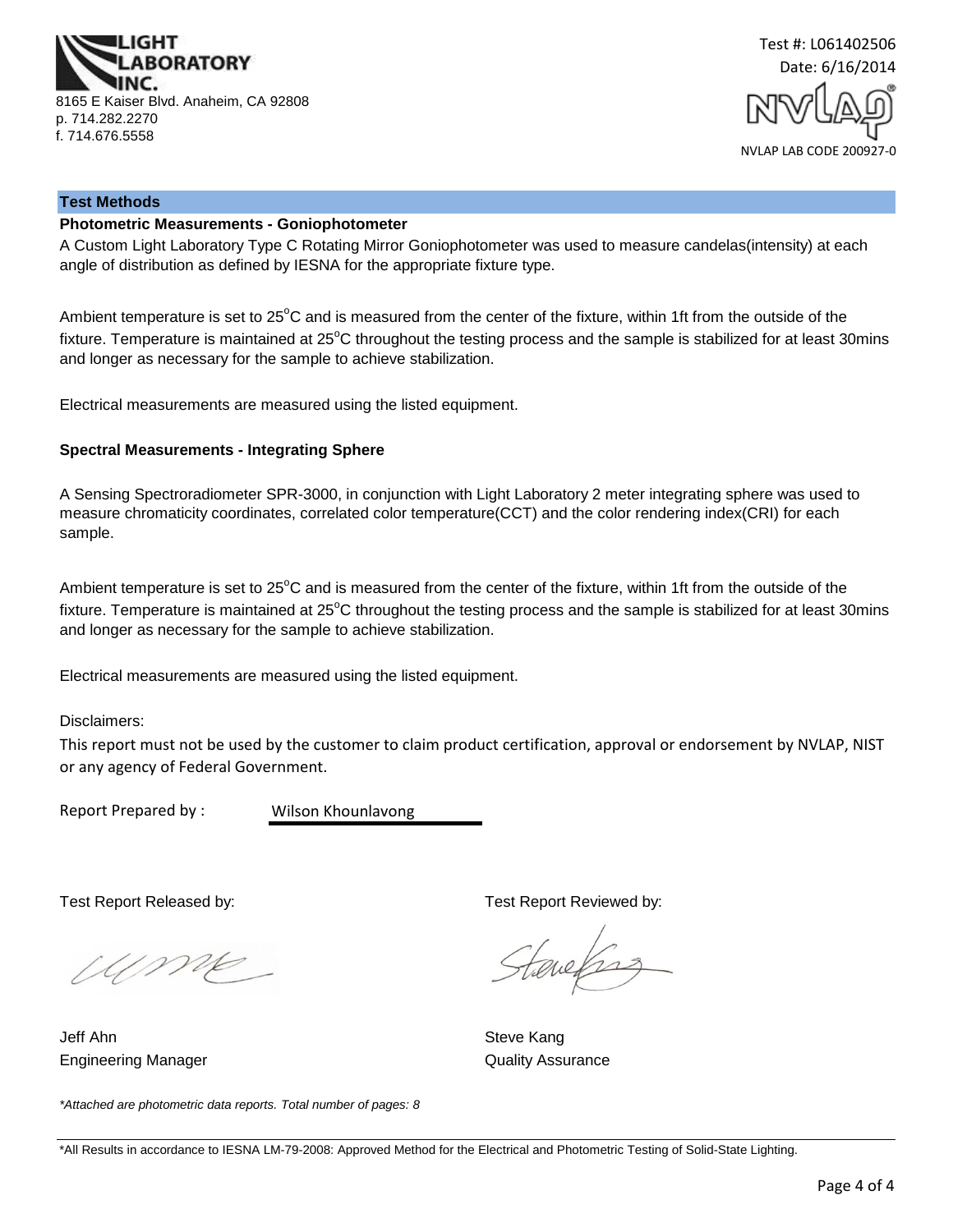**THQI. ABORATORY** 8165 E. Kaiser Blvd. Anaheim, CA 92808 p. 714.282.2270 f. 714.676.5558

# **Photometric Test Report**

# **IES FLOOD REPORT PHOTOMETRIC FILENAME : L061402506.IES**

## **DESCRIPTIVE INFORMATION (From Photometric File)**

IESNA:LM-63-2002 [TEST] L061402506 [TESTLAB] LIGHT LABORATORY, INC. [ISSUEDATE] 6/16/2014 [MANUFAC] MOON VISIONS LIGHTING [LUMCAT] LED MV120V R38 22W 5K FL [LUMINAIRE] 4-3/4"DIA. X 5-3/8"H. LED LAMP [MORE] NO LENS [LAMPPOSITION] 0,0 [LAMPCAT] N/A [OTHER] CANDELA AND ELECTRICAL VALUES ARE FROM [MORE] LIGHT LABORATORY TEST L051409111 [OTHER] INDICATING THE CANDELA VALUES ARE ABSOLUTE AND [MORE] SHOULD NOT BE FACTORED FOR DIFFERENT LAMP RATINGS. [INPUT] 120VAC, 19.33W [TEST PROCEDURE] IESNA:LM-79-08

Note: Candela values converted from Type-C to Type-B

#### **CHARACTERISTICS**

| NEMA Type<br>Maximum Candela<br>Maximum Candela Angle<br>Horizontal Beam Angle (50%) | 5 H x 5 V<br>2612<br>OH OV<br>46.3 |
|--------------------------------------------------------------------------------------|------------------------------------|
| Vertical Beam Angle (50%)                                                            | 46.3                               |
| Horizontal Field Angle (10%)                                                         | 83.6                               |
| Vertical Field Angle (10%)                                                           | 83.6                               |
| Lumens Per Lamp                                                                      | N.A. (absolute)                    |
| <b>Total Lamp Lumens</b>                                                             | N.A. (absolute)                    |
| <b>Beam Lumens</b>                                                                   | 950                                |
| <b>Beam Efficiency</b>                                                               | N.A.                               |
| <b>Field Lumens</b>                                                                  | 1677                               |
| <b>Field Efficiency</b>                                                              | N.A.                               |
| Spill Lumens                                                                         | 220                                |
| <b>Luminaire Lumens</b>                                                              | 1898                               |
| <b>Total Efficiency</b>                                                              | N.A.                               |
| <b>Total Luminaire Watts</b>                                                         | 19.33                              |
| <b>Ballast Factor</b>                                                                | 1.00                               |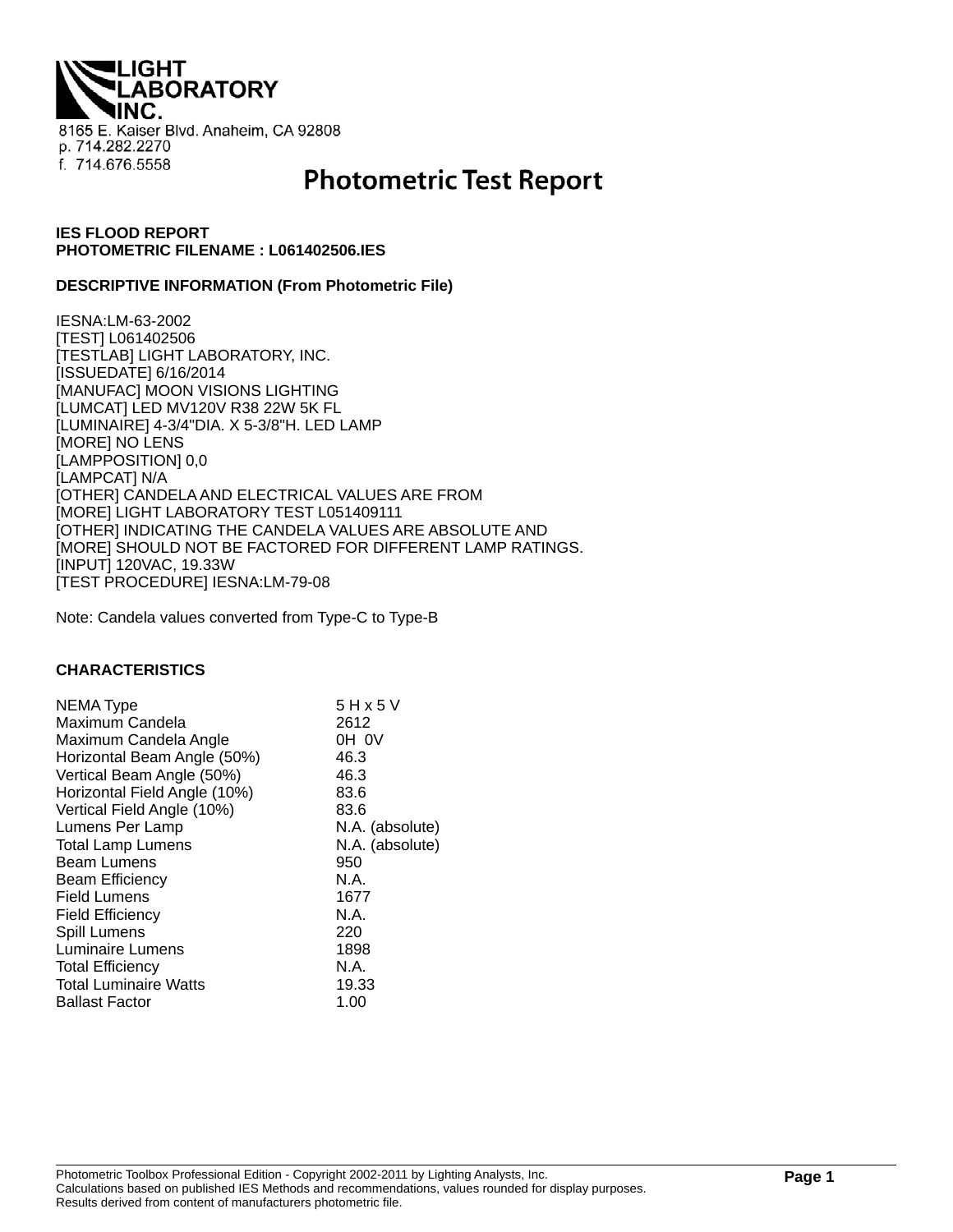# **IES FLOOD REPORT PHOTOMETRIC FILENAME : L061402506.IES**

# **AXIAL CANDELA**

| DEG.                                                                                                                                                                                                                                                                                                              | HOR.                                                                                                                                                                                                                                                                                                         | DEG.                                                                                                                                                                                                                                                                                                                          | VERT.                                                                                                                                                                                                                                                                                                        |
|-------------------------------------------------------------------------------------------------------------------------------------------------------------------------------------------------------------------------------------------------------------------------------------------------------------------|--------------------------------------------------------------------------------------------------------------------------------------------------------------------------------------------------------------------------------------------------------------------------------------------------------------|-------------------------------------------------------------------------------------------------------------------------------------------------------------------------------------------------------------------------------------------------------------------------------------------------------------------------------|--------------------------------------------------------------------------------------------------------------------------------------------------------------------------------------------------------------------------------------------------------------------------------------------------------------|
| 90<br>85<br>75<br>65<br>55<br>47.5<br>42.5<br>37.5<br>33<br>29<br>25.5<br>22.5<br>19.5<br>17<br>15<br>13<br>11<br>9<br>7<br>5<br>3<br>1<br>0<br>$-1$<br>$-3$<br>$-5$<br>$-7$<br>-9<br>$-11$<br>$-13$<br>$-15$<br>$-17$<br>$-19.5$<br>$-22.5$<br>$-25.5$<br>$-29$<br>$-33$<br>$-37.5$<br>-42.5<br>$-47.5$<br>$-55$ | 0<br>5<br>10<br>28<br>68<br>142<br>240<br>389<br>600<br>861<br>1117<br>1358<br>1616<br>1818<br>1968<br>2110<br>2245<br>2368<br>2470<br>2542<br>2587<br>2611<br>2612<br>2611<br>2587<br>2542<br>2470<br>2368<br>2245<br>2110<br>1968<br>1818<br>1616<br>1358<br>1117<br>861<br>600<br>389<br>240<br>142<br>68 | 90<br>85<br>75<br>65<br>55<br>47.5<br>42.5<br>37.5<br>33<br>29<br>25.5<br>22.5<br>19.5<br>17<br>15<br>13<br>11<br>9<br>7<br>5<br>3<br>$\mathbf 1$<br>0<br>$-1$<br>$-3$<br>$-5$<br>$-7$<br>-9<br>$-11$<br>$-13$<br>$-15$<br>$-17$<br>$-19.5$<br>$-22.5$<br>$-25.5$<br>$-29$<br>$-33$<br>$-37.5$<br>$-42.5$<br>$-47.5$<br>$-55$ | 0<br>5<br>10<br>28<br>68<br>142<br>240<br>389<br>600<br>861<br>1117<br>1358<br>1616<br>1818<br>1968<br>2110<br>2245<br>2368<br>2470<br>2542<br>2587<br>2611<br>2612<br>2611<br>2587<br>2542<br>2470<br>2368<br>2245<br>2110<br>1968<br>1818<br>1616<br>1358<br>1117<br>861<br>600<br>389<br>240<br>142<br>68 |
| $-65$<br>$-75$<br>$-85$                                                                                                                                                                                                                                                                                           | 28<br>10<br>5                                                                                                                                                                                                                                                                                                | $-65$<br>$-75$<br>$-85$                                                                                                                                                                                                                                                                                                       | 28<br>10<br>5                                                                                                                                                                                                                                                                                                |
| -90                                                                                                                                                                                                                                                                                                               | 0                                                                                                                                                                                                                                                                                                            | -90                                                                                                                                                                                                                                                                                                                           | 0                                                                                                                                                                                                                                                                                                            |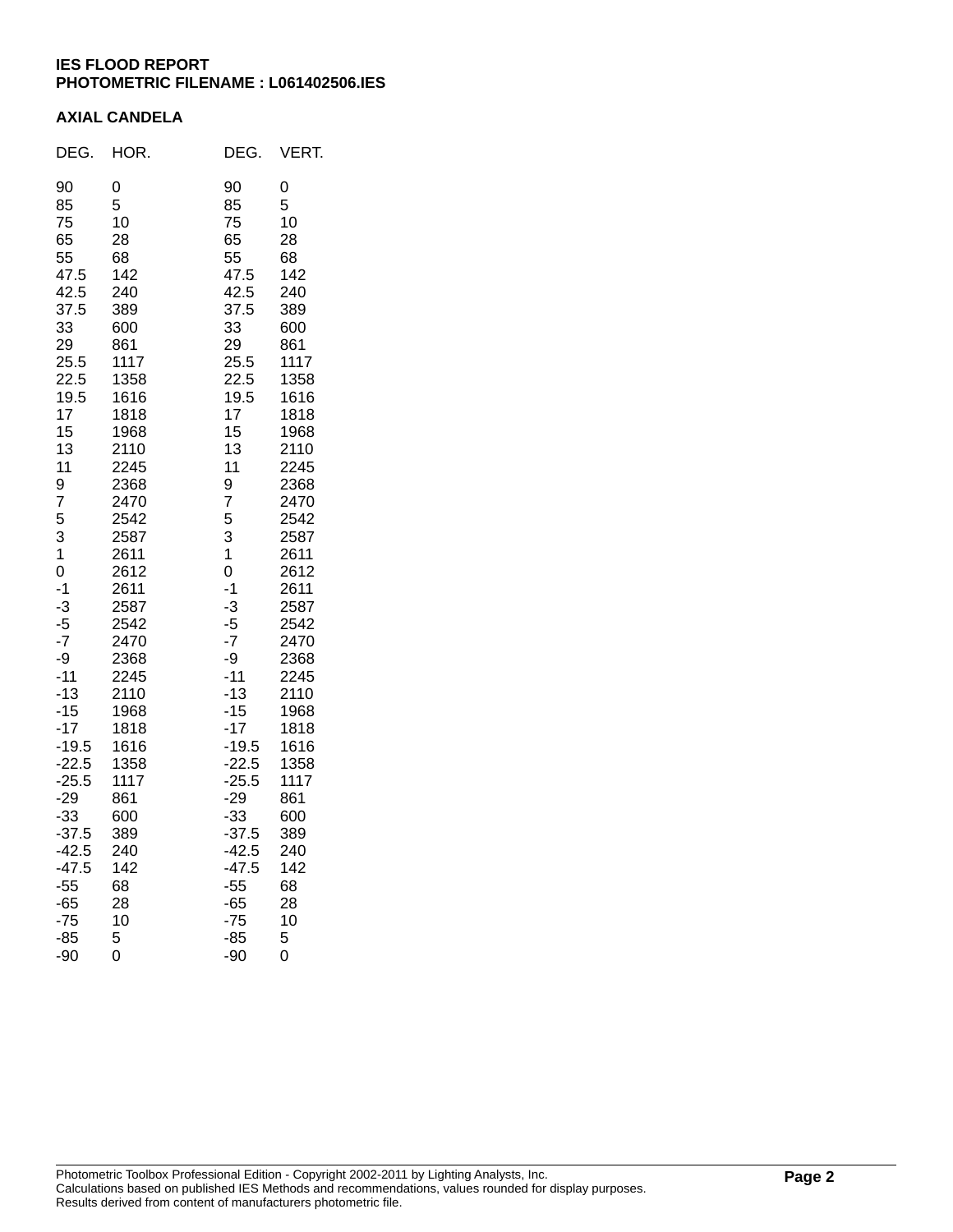# **IES FLOOD REPORT PHOTOMETRIC FILENAME : L061402506.IES**

# **AXIAL CANDELA DISPLAY**





H - Horizontal Axial Candela

V - Vertical Axial Candela